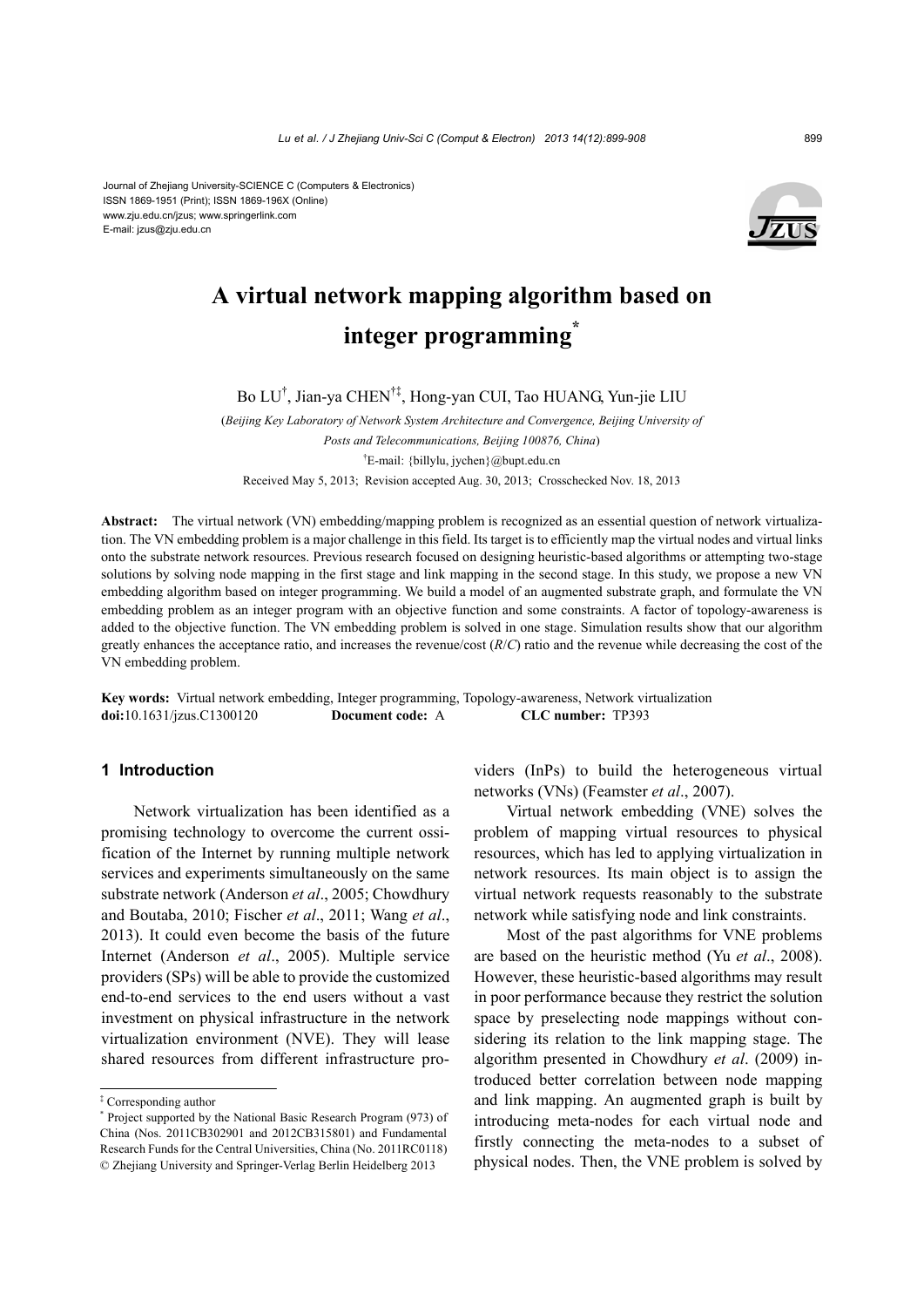using a mixed integer programming (MIP) approach.

However, the algorithm presented in Chowdhury *et al*. (2009) has some issues which need to be improved: (1) It is not a real one-stage method; (2) It needs extra processing for the results of MIP before achieving the final result. To achieve the optimal result of MIP by using GLPK, they relaxed the integer constraints. However, the result of MIP includes some non-integer values, and it cannot represent the exact situation of VN embedding. In these formulations, '1' means the substrate node is to be used by a specific virtual node and '0' means that it is not to be used. Non-integer values mean a bad situation and additional processes are needed. Thus, they devised two extra methods, D-ViNE and R-ViNE, based on deterministic and randomized rounding techniques to deal with the result of MIP.

To overcome these problems, we propose a new algorithm based on integer programming. Our motivation for using integer programming is that the calculation will be easier and the problem will be solved in one stage if the results of the optimization problem are optimal and purely integral. To the best of our knowledge, this is the first attempt to apply integer programming to a VNE problem in one stage. The advantages of the proposed algorithm are: (1) It is a real one-stage method; (2) It can achieve the final optimal result without extra processes.

Differences from the method mentioned in Chowdhury *et al*. (2009) are: (1) No flow exists between virtual nodes, and each virtual path begins from the first virtual node and ends at the second virtual node without passing any other virtual node again in the augmented substrate graph; (2) The binary variable in the formulations denotes whether the connection exists between a given virtual node and a specific substrate node only, and is not considered between substrate nodes; (3) We use the formulae of the critical index which is modified to be quicker and easier to calculate in Eqs (2) and (3) as a factor of the objective function. These differences are the reason why our algorithm is better than the previous ones. The constraints of the flow variables and binary variables ensure that each virtual node is mapped on one and only one substrate node; one substrate node can be used only by one virtual node for a virtual request; a flow starts from a meta-node, passes the substrate nodes which satisfy the node and link constraints, and ends in another meta-node without passing any other

virtual node. This reduces the complexity of the calculation and ensures that the optimal integer result can be achieved. The overuse of the bridge nodes and links is equivalent to partitioning the substrate, rather than increasing the possibility of failure to embed a virtual request. The use of a critical index ensures that the mapping tries to avoid using the bridge nodes and links, thereby improving the acceptance ratio of the embedding.

#### **2 Related work**

So far a number of algorithms have been proposed to solve the VNE problem. Some key features of these algorithms are: (1) They can process the online requests or only the offline requests; (2) They solve the VNE problem in one stage or two.

An offline method was presented in Zhu and Ammar (2006). When a group of incoming VNRs (decreasingly ordered by revenue) occurs during a time window, the online algorithm queues them and tries to efficiently allocate them. The objective of the online approach presented in Yu *et al.* (2008) was to achieve the maximization of long term average revenue. An algorithm based on the proximity principle which considers the distance factor in the node mapping step was presented in Liu *et al*. (2011). Some new online algorithms based on different principles were mentioned in Zhang (2012) and Zhang *et al*. (2013). An online algorithm proposing new virtual node and link mapping stages was presented in Chowdhury *et al*. (2009). All of the above methods are based on two stages, node mapping and link mapping. Butt *et al*. (2010) made two important contributions to improve the acceptance ratio of VNRs, i.e., topology-aware embedding and re-optimizing bottlenecked embeddings.

The online algorithm presented in Chowdhury *et al*. (2009) solves the VNE problem by using a mixed integer programming (MIP). To define an augmented graph over the substrate network by introducing a set of meta-nodes, one per virtual node connects to a cluster of candidate substrate nodes obeying location and capacity constraints. It is only the beginning of node mapping. Then, the integer constraints are relaxed to obtain a linear program. Finally, two extra methods D-ViNE and R-ViNE are devised based on deterministic or randomized rounding techniques to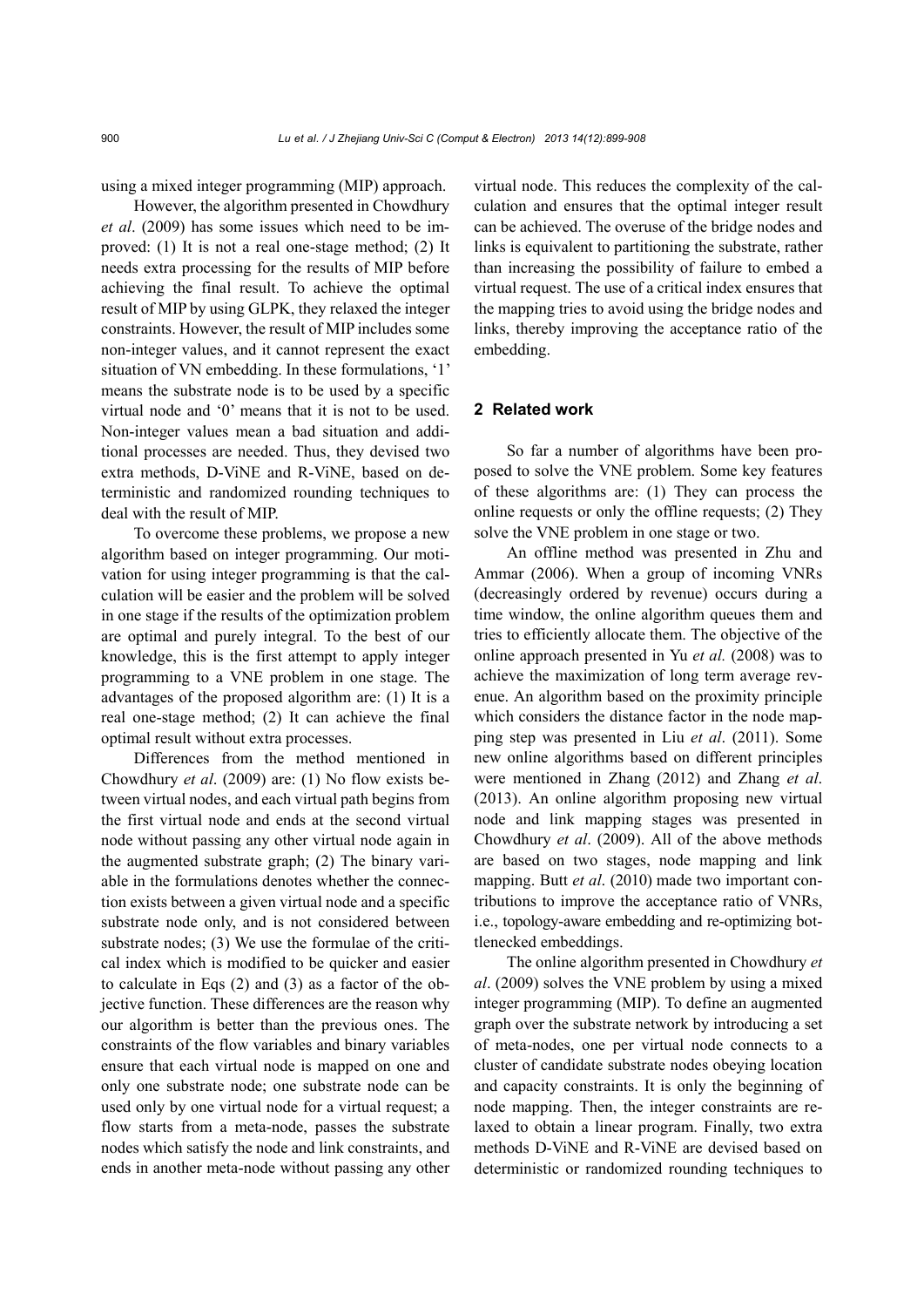obtain the final result of node mapping. The multicommodity flow (MCF) algorithm and the shortest path algorithm were used to handle link mapping once node mapping had been achieved. These methods relax their integer constraints, and obtain non-integer values. After using MIP, they need extra processes to obtain the final result, by mapping nodes and links during two different stages.

Butt *et al*. (2010) put forward the concept of topology-awareness embedding to improve the acceptance ratio of VNRs. When a substrate node or link is susceptible to a bridge when its removal divides the substrate graph into two or more networks, it is treated as a critical substrate node or link. These critical resources will be considered in the objective function of our algorithm.

In this study, we propose a formal algorithm based on integer programming (Schrijver, 1986) for the virtual network embedding problem. Firstly, we will build a model of an augmented substrate graph extended from the physical network graph (Section 4.1). We regard each virtual node as a meta-node and connect the meta-nodes to the substrate network. Then, we handle each virtual link with constraints of bandwidth as a commodity constituting two metanodes. In the result, the mapping of a virtual link needs only to find the optimal flow for each commodity. Some binary constraints ensure that just one meta-edge can be selected for each meta-node. Thus, each virtual node links to exactly one substrate node effectively by the selected meta-edge. Its objective is the total revenue of the embedding. The constraints include capacity constraints, flow constraints, binary constraints, and domain constraints. Both virtual nodes and paths can be mapped without extra computing at the same time. It supports path splitting naturally for the situation that has been considered in the description of constraints. Our method also considers topology-awareness.

## **3 Definitions and formulations**

In this section, we will introduce the basic definitions and formulations of the VNE problem.

#### **3.1 Substrate network**

The substrate network will be denoted by  $G^S$ =

 $(N^S, E^S)$ , where  $N^S$  and  $E^S$  are the sets of substrate nodes and links, respectively. Each substrate node  $n^{\text{S}} \in N^{\text{S}}$  is associated with the geographic location loc( $n^{\rm S}$ ) and the CPU capacity  $c(n^{\rm S})$ . Each substrate link  $e^{S}(i, j) \in E^{S}$  is associated with the bandwidth capacity  $b(e^{S})$  between nodes *i* and *j*. The set of all substrate paths is denoted by  $P^S$ .

## **3.2 VN request**

Each virtual request will be denoted by  $G^{V}=(N^{V})$ ,  $E^V$ ). Each virtual node  $n^V \in N^V$  is associated with the geographic location  $loc(n^V)$  and the CPU capacity  $c(n^V)$ . Each virtual link is associated with the bandwidth capacity  $b(e^V)$ . The relevant non-negative value  $D<sup>V</sup>$  denotes the distance between the virtual node  $n^V \in N^V$  and the location indicated by loc( $n^V$ ).

#### **3.3 Measurement of substrate network resources**

When the physical resources are used partly by some virtual requests, it is necessary to recalculate the available capacities of the substrate resources.  $R_N(n^S)$ denotes the available CPU capacity of the substrate node  $n^S \in N^S$ .  $R_E(e^S)$  denotes the available bandwidth of the substrate link  $e^{S} \in E^{S}$  similarly.

$$
R_N(n^S) = c(n^S) - \sum_{n^V | M_N(n^V) = n^S} c(n^V),
$$
  

$$
R_E(e^S) = b(e^S) - \sum_{e^V | M_N(e^V) = e^S} b(e^V).
$$

The available bandwidth capacity of a substrate path  $p \in P^S$  is given by

$$
R_E(p) = \min_{e^S \in p} R_E(e^S).
$$

#### **3.4 Constraints of VN embedding**

The embedding can be defined as a mapping action *M* from a virtual request  $G<sup>V</sup>$  to a subset of the substrate network  $G^S$ .  $M_N$ :  $N^V \rightarrow N^S$  expresses node mapping and  $M_E$ :  $E^V \rightarrow P^S$  expresses link mapping. The mapping action can be expressed as follows:

$$
M^{N}(n^{V}) \in N^{S}
$$
  
\n
$$
M^{N}(m^{V}) = M^{N}(n^{V}), \text{ iff } m^{V} = n^{V} \quad \forall n^{V}, m^{V} \in N^{V}
$$
  
\n
$$
M^{E}(e^{V}) \subseteq P^{S}(M^{V}(m^{V}), M^{V}(n^{V})) \quad \forall e^{V} = (m^{V}, n^{V}) \in E^{V}
$$

subject to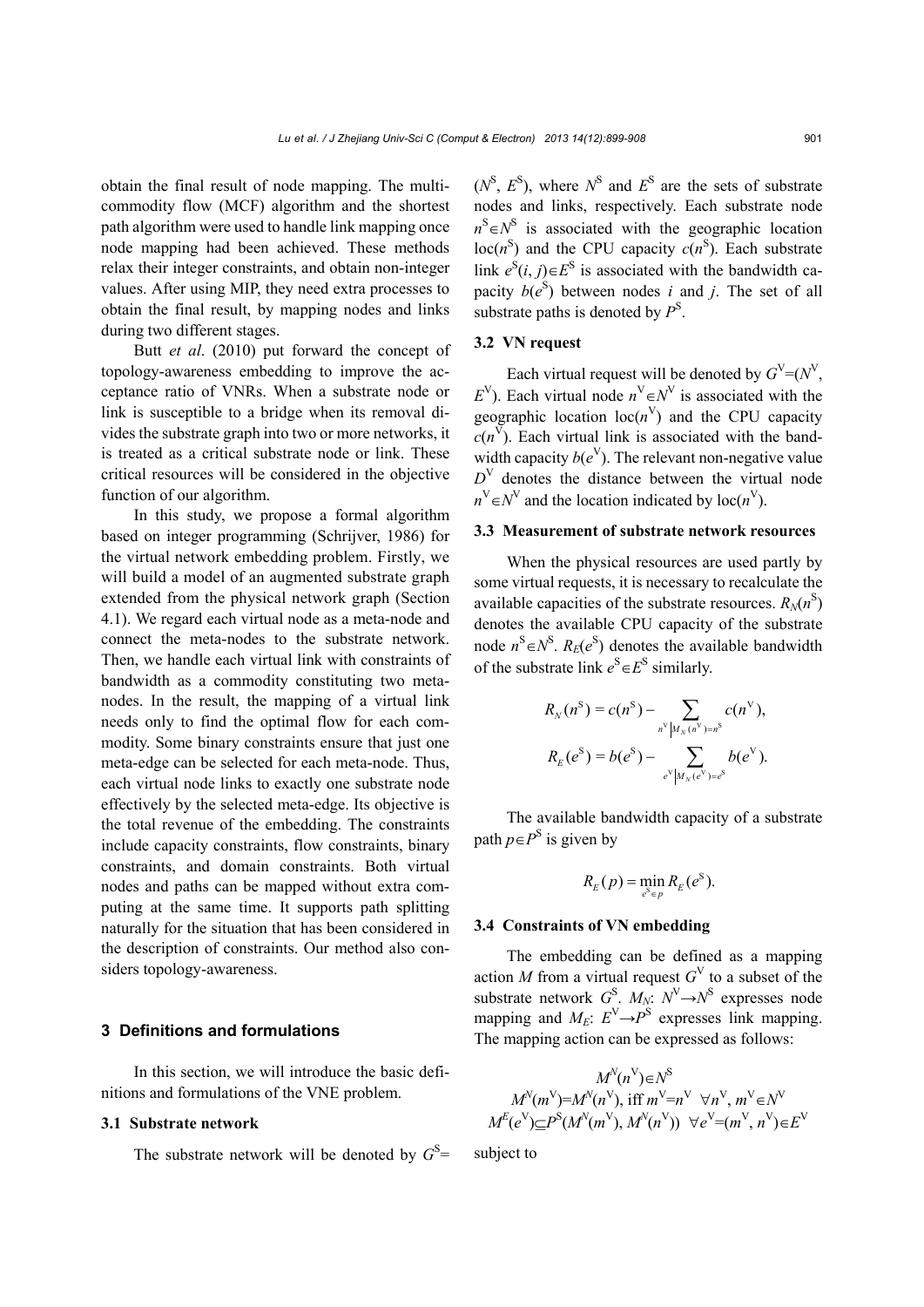$$
c(n^{\mathcal{V}}) \le R_N(M_N(n^{\mathcal{V}})),\tag{1a}
$$

$$
\text{dis}(\text{loc}(n^{\mathcal{V}}), \ \text{loc}(M_N(n^{\mathcal{V}}))) \le D^{\mathcal{V}}, \qquad (1b)
$$

$$
b(e^{\mathbf{V}}) \leq R_E(p), \tag{1c}
$$

where  $dis(i, j)$  denotes how far a substrate node *i* is placed from the substrate node *j*.

In Fig. 1, the VN request 1 obtains node mapping  ${a \rightarrow A, b \rightarrow C, c \rightarrow D}$  and link mapping  ${(a, b) \rightarrow b \rightarrow C, c \rightarrow D}$  ${(A, B), (B, C)}, (a, c) \rightarrow {(A, D)}, (b, c) \rightarrow {(D, E)},$  $(E, C) \}.$ 



**Fig. 1 Mapping a virtual request onto a shared substrate network** 

## **3.5 Critical index**

The critical index of a resource measures the likelihood of the residual substrate network partition due to its unavailability (Butt *et al*., 2010). For example, the probability of the nodes of any virtual link to be embedded in two different partitions is 0.5 when a physical network is partitioned into two almost equal-sized partitions. In this case, we might have to reject almost 50% of the VN requests.

We denote CI by  $\xi$  ( $\xi$ :  $x \rightarrow [0, 1]$ ), where *x* is either a substrate node or a link. The unavailability that *x* will partition the substrate graph has a higher likelihood when  $\zeta(x)$  gets a higher value. Eqs. (2) and (3) define the critical indexes of nodes and links, respectively:

$$
\xi_N(n^s) = \begin{cases} \sum_{C_i} \left( \frac{1}{|C|} - \left| \frac{1}{|C|} - p(C_i) \right| \right), & n^s \in \text{cut-vertices}, \\ 1/2, & n^s \notin \text{cut-vertices}, \end{cases} (2)
$$

$$
\xi_E(e^S) = \begin{cases}\n1 - \frac{c_1 - c_2}{2}, & e^S \in \text{cut-edge}, \\
\frac{1}{2}, & e^S \notin \text{cut-edge}.\n\end{cases}
$$
\n(3)

In Eq. (2), if  $n^S$  is a bridge node (cut-vertice) then removing it partitions the graph into more than two components. *C* is the set of components obtained when we remove  $n^S$ .  $p\{C_i\}$  here is the fraction of the total nodes present in component  $C_i$ . If  $n<sup>S</sup>$  is not a bridge node, then CI is 0.5. In Eq.  $(3)$ , if  $e^{S}$  is a bridge link (cut-edge) then removing it partitions the graph into two components.  $c_1$  and  $c_2$  are the fractions of substrate nodes in each of these partitions. If  $e^{\text{S}}$  is not a bridge link, then CI is 0.5.

## **3.6 Objectives**

The objectives in our study are to maximize the revenue and minimize the cost of the mapping in the long run, and to totally improve the *R*/*C* ratio. The acceptance ratio also deserves our attention.

Revenue is one of the main factors we use to judge the performance of an embedding algorithm because it represents the profit of the embedding action. Referring to Zhu and Ammar (2006) and Yu *et al*. (2008), the revenue of a VN request is defined as

$$
R(G^{V}) = \sum_{e^{V} \in E^{V}} b(e^{V}) + \sum_{n^{V} \in N^{V}} c(n^{V}).
$$
 (4)

Cost is the price of the embedding. It is defined according to the nodes' CPU and links' bandwidth used for the virtual request in the substrate network:

$$
C(G^{V}) = \sum_{e^{V} \in E^{V}} \sum_{e^{S} \in E^{S}} f_{e^{S}}^{e^{V}} + \sum_{n^{V} \in N^{V}} c(n^{V}),
$$
 (5)

where  $f_s^{e^V}$  $f_e^{\epsilon}$  denotes the total amount of bandwidth allocated on the substrate link  $e^S$  for virtual link  $e^V$ . We create the objective function of the IP formulation based on Eq. (5).

The *R/C* ratio indicates the efficiency of a substrate network resource. It is an important factor to judge the performance of an embedding algorithm. Thus, the *R*/*C* ratio is a value in [0, 1] and the value '1' indicates the optimum embedding: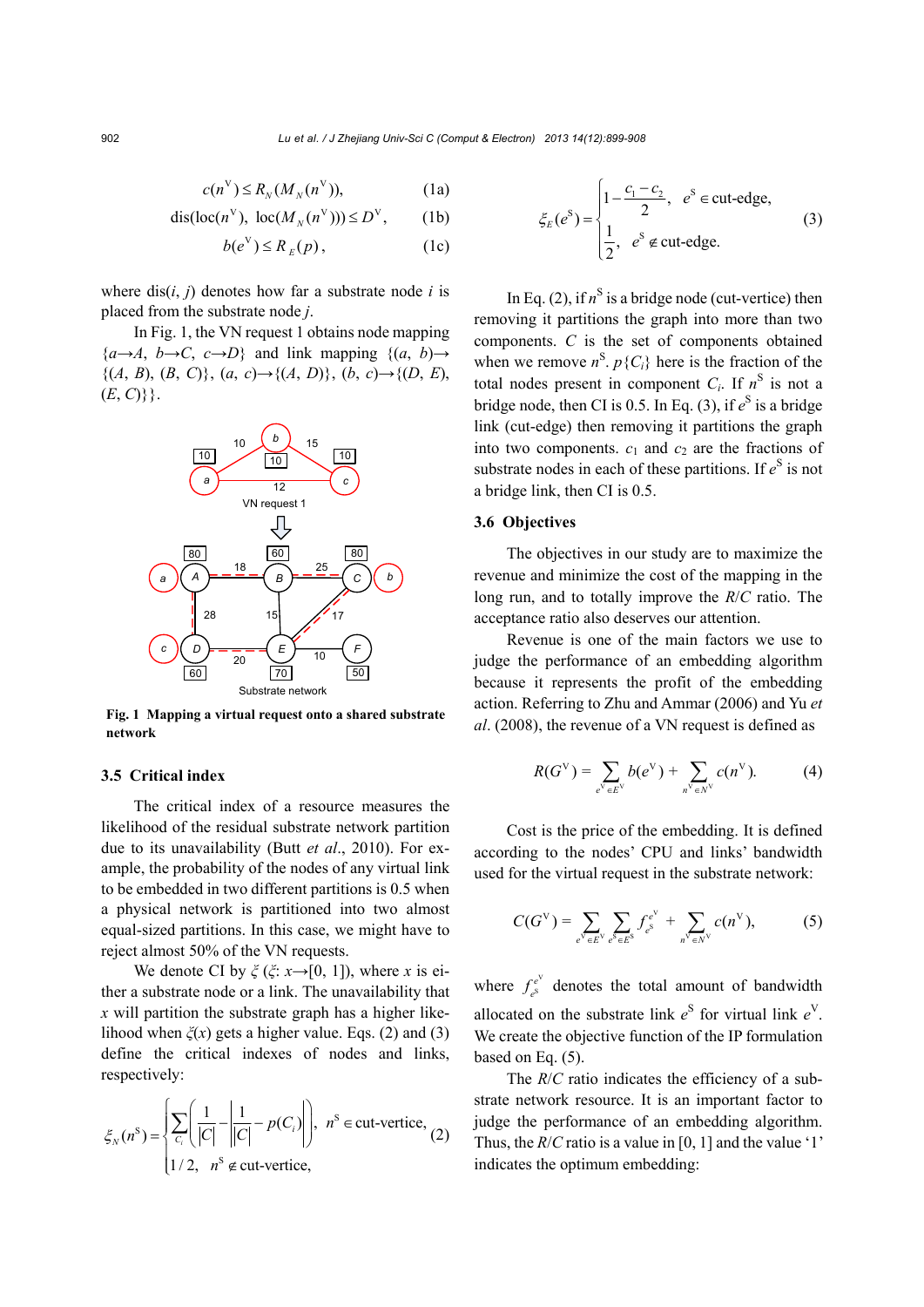$$
R/C = \frac{R(G^{V})}{C(G^{V})} = \frac{\sum_{e^{V} \in E^{V}} b(e^{V}) + \sum_{n^{V} \in N^{V}} c(n^{V})}{\sum_{e^{V} \in E^{V}} \sum_{e^{S} \in E^{S}} f_{e^{S}}^{e^{V}} + \sum_{n^{V} \in N^{V}} c(n^{V})}.
$$
 (6)

The acceptance ratio indicates the proportion of accepted requests. It is defined by the following formulation:

Acceptance ratio = 
$$
\frac{\text{Number of accepted requests}}{\text{Number of all requests}}.
$$

## **4 Integer programming formulation for optimal VN embedding**

In this section, we describe the integer programming algorithm in detail. Then, we briefly discuss the implementation of the new algorithm.

## **4.1 Construction of an augmented substrate graph**

We create one cluster for each virtual node with radius  $D^V$  in the substrate network. Each node of the cluster satisfies the constraints in Eqs. (7a), (7b), and (1a).

$$
\Omega(n^{V}) = \{n^{S} \in N^{S} | \text{dis}(\text{loc}(n^{V}), \text{loc}(n^{S})) \le D^{V}\}, (7a)
$$

$$
\sum_{e^{\vee}|n^{\vee}\in e^{\vee}}b(e^{\vee})\leq \sum_{e^{\aleph}|n^{\aleph}\in e^{\aleph}}R_{E}(e^{\aleph}).
$$
 (7b)

We use  $\Omega(n^V)$  to express the cluster. In Fig. 2, the distance between the substrate nodes *A* or *D* and the virtual node *a* is within  $D^V$ . Hence,  $Q(a)=\{A, D\}$ . Similarly,  $Q(b)=\{C, E, F\}$  and  $Q(c)=\{A, B\}$ .

 $\mu(n^V)$  is a meta-node corresponding to  $n^V$ . We will connect  $\mu(n^V)$  to each substrate node belonging to  $Q(n^V)$ , respectively. We define the created augmented substrate graph as  $G^{S'}=(N^{S'}, E^{S'})$ .



**Fig. 2 Construction of an augmented substrate graph** 

## **4.2 Formulations of VNE\_IP**

**Sets:** 

$$
M = {\mu(n^V) | n^V \in N^V} \nN^S' = N^S \cup M, \nE^S' = E^S \cup {\mu(n^V), n^S} | n^V \in N^V, n^S \in \Omega(n^V) }.
$$

#### **Variables:**

 $f_{uv}^i$ : A flow variable, which denotes the amount of one-way flow starting from *u* and ending at *v* on the substrate link  $(u, v)$  for the *i*th virtual link.

 $x_{uv}$ : A binary variable, which is set to '1' if the substrate node  $\nu$  is used by the virtual node  $u$ ; otherwise, it has the value '0'.

## **Objective:**

Minimize

$$
\sum_{uv \in E^S} \frac{\alpha_w}{R_E(u, v) + \delta} \xi_E(u, v) \sum_i f_w^i +
$$
\n
$$
\sum_{w \in N^S} \frac{\beta_w}{R(w) + \delta} \xi_N(w) \sum_{m \in M} x_{mw} c(m).
$$
\n(8)

#### **Constraints:**

Capacity constraints:

$$
\sum_{i} (f_{uv}^{i} + f_{vu}^{i}) \le R_{E}(u, v) \ \forall u, v \in N^{S'}.
$$
 (9)

Flow related constraints:

$$
\sum_{w \in N^S} f_{uw}^i - \sum_{w \in N^S} f_{wu}^i = 0 \ \ \forall i, \ \forall u \in N^S / \{s_i, t_i\}, \ \ (10)
$$

$$
\sum_{w \in N^S} f_{s_i w}^i - \sum_{w \in N^S} f_{ws_i}^i = b(e_i^{\vee}) \ \forall i,
$$
 (11)

$$
\sum_{w \in N^S} f_{t_i w}^i - \sum_{w \in N^S} f_{wt_i}^i = -b(e_i^{\vee}) \ \forall i,
$$
 (12)

$$
f_{s,u}^{i} = b(e_{i}^{V})x_{s,u} \quad \forall i, \ \forall u \in N^{S}, \tag{13}
$$

$$
f_{u_i}^i = b(e_i^V) x_{t_i u} \ \forall i, \ \forall u \in N^S.
$$
 (14)

Meta and binary constraints:

$$
\sum_{w \in N} x_{mw} = 1 \quad \forall m \in M,
$$
\n(15)

$$
\sum_{m \in M} x_{mv} \le 1 \quad \forall w \in N^S,
$$
\n(16)

$$
f_w^i = 0 \quad \forall u, v \in M. \tag{17}
$$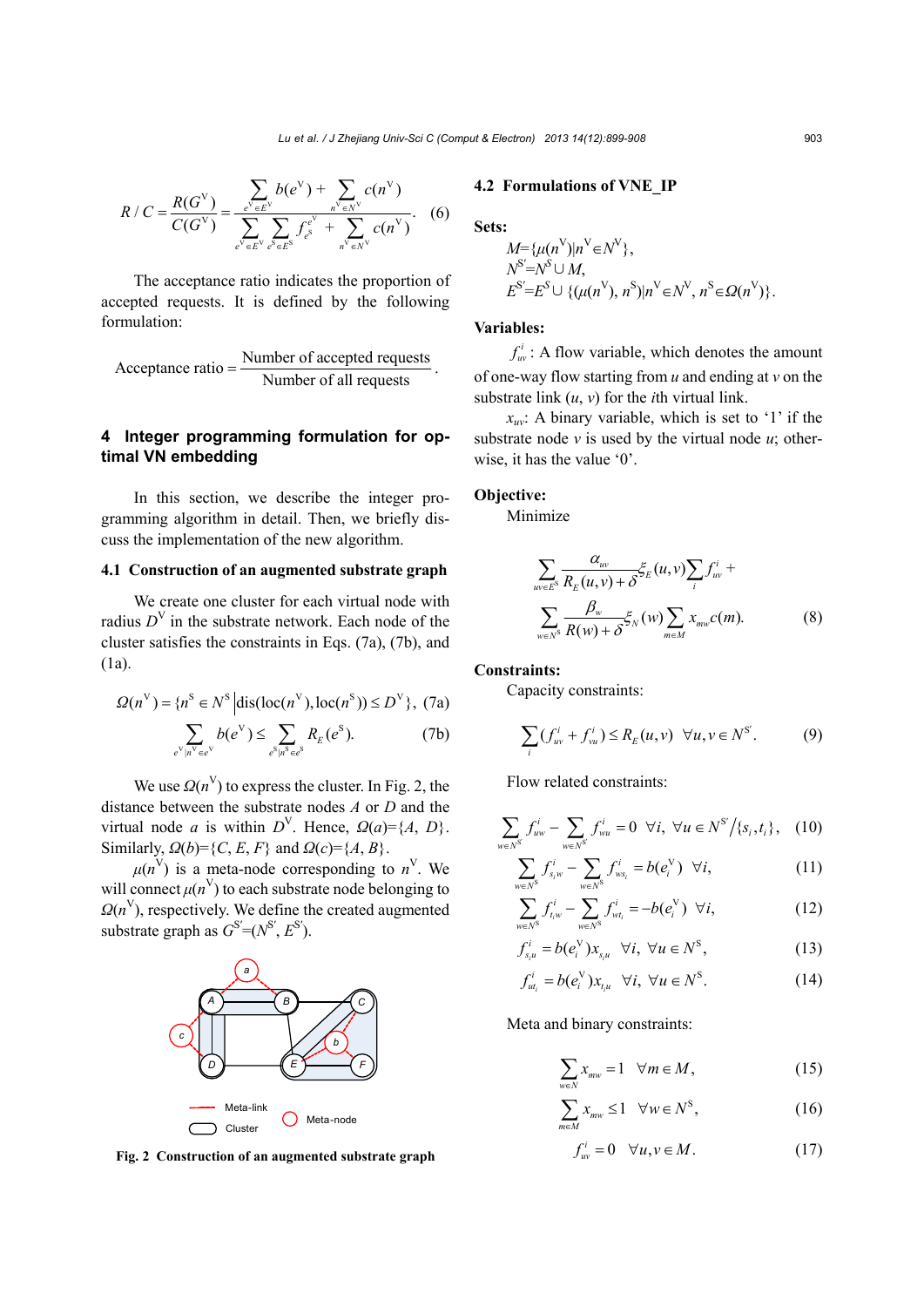Domain constraints:

$$
f_{uv}^i \ge 0 \quad \forall u, v \in N^{S'}, \tag{18}
$$

$$
x_{uv} \in \{0, 1\} \quad \forall u \in M, \,\forall v \in N^S. \tag{19}
$$

#### **Parameters:**

*δ*: A small positive constant to avoid dividing by zero in the calculation. We set  $\delta$  to be 10<sup>-6</sup>.

 $R_E(u, v)$ : A parameter which denotes the available bandwidth of the substrate link *e* S .

 $R_N(w)$ : A parameter which denotes the available CPU capacity of the substrate node  $n^S$ .

*αuv*: A parameter to load balancing while embedding a virtual request. *αuv* is limited to the range from 1 to  $R_E(u, v)$ .

 $\beta_w$ : A parameter to load balancing while embedding a virtual request.  $\beta_w$  is limited to from 1 to  $R_N(w)$ .

*ξN*(*n* S ): The critical index of the substrate node *n* S which is defined in Eq. (2).

*ξE*(*e* S ): The critical index of the substrate edge *e* S which is defined in Eq. (3).

 $c(m)$ : A parameter which denotes the CPU capacity  $c(m)$  when  $m \in M$ .

*si*: The source node for the *i*th link of a virtual request.

*ti*: The sink node for the *i*th link of a virtual request.

### **Remarks:**

The objective function (8) expresses the total cost of embedding when a virtual request arrives. Our target is to minimize the cost under all the constraints. We set  $\alpha_{uv}$  and  $\beta_w$  to be  $R_E(u, v)$  and  $R_N(w)$  respectively in our method. *ξE*(*e* S ) and *ξN*(*n* S ) are factors of topology-awareness. These two variables are added to the objective function to avoid using the nodes and links with high unavailability to partition the substrate graph.

Constraint set (9) contains the edge capacity bounds. The summation of the two flows  $f_w^i$  and  $f_w^i$ on both directions of the physical link  $(u, v)$  is no more than its available bandwidth.

Constraint sets (10), (11), and (12) are related to the flow conditions, which means that the total amount of flow passing a node is 0, except for the source node  $s_i$  and the sink node  $t_i$  for the *i*th virtual link.

Constraint set (13) ensures that only one substrate link connects the source node  $s_i$  to its metanode *u* where  $x_{y}$  is '1'. Constraint set (14) ensures that only one substrate link connects the sink node *ti* to its meta-node *u* where  $x_{i,j}$  is '1'.

Constraint sets (15) and (16) refer to the conditions of the augmented portion. The set (15) ensures that each meta-node connects to just one physical node. The set (16) ensures that each physical node places on one meta-node at most. The constraint set (17) makes sure that no flow exists between virtual nodes.

Finally, constraint sets (18) and (19) denote the non-negative domain constraints on the variables  $f_w^i$ and the binary constraint on  $x_{uv}$ , respectively.

#### **4.3 Details of the implementation**

The GNU Linear Programming Kit (GLPK) package is intended for solving large-scale linear programming (LP) and mixed integer programming (MIP). We use the GLPK command-line solver GLPSOL to solve VNE IP. In Fig. 3, a simple flowchart about our algorithm depicts the primary procedure of IP mapping, without regard to the removal of virtual mapping.



**Fig. 3 Simple flowchart of VNE\_IP** 

To start our simulation, we initialize the environment, create the substrate network, and input all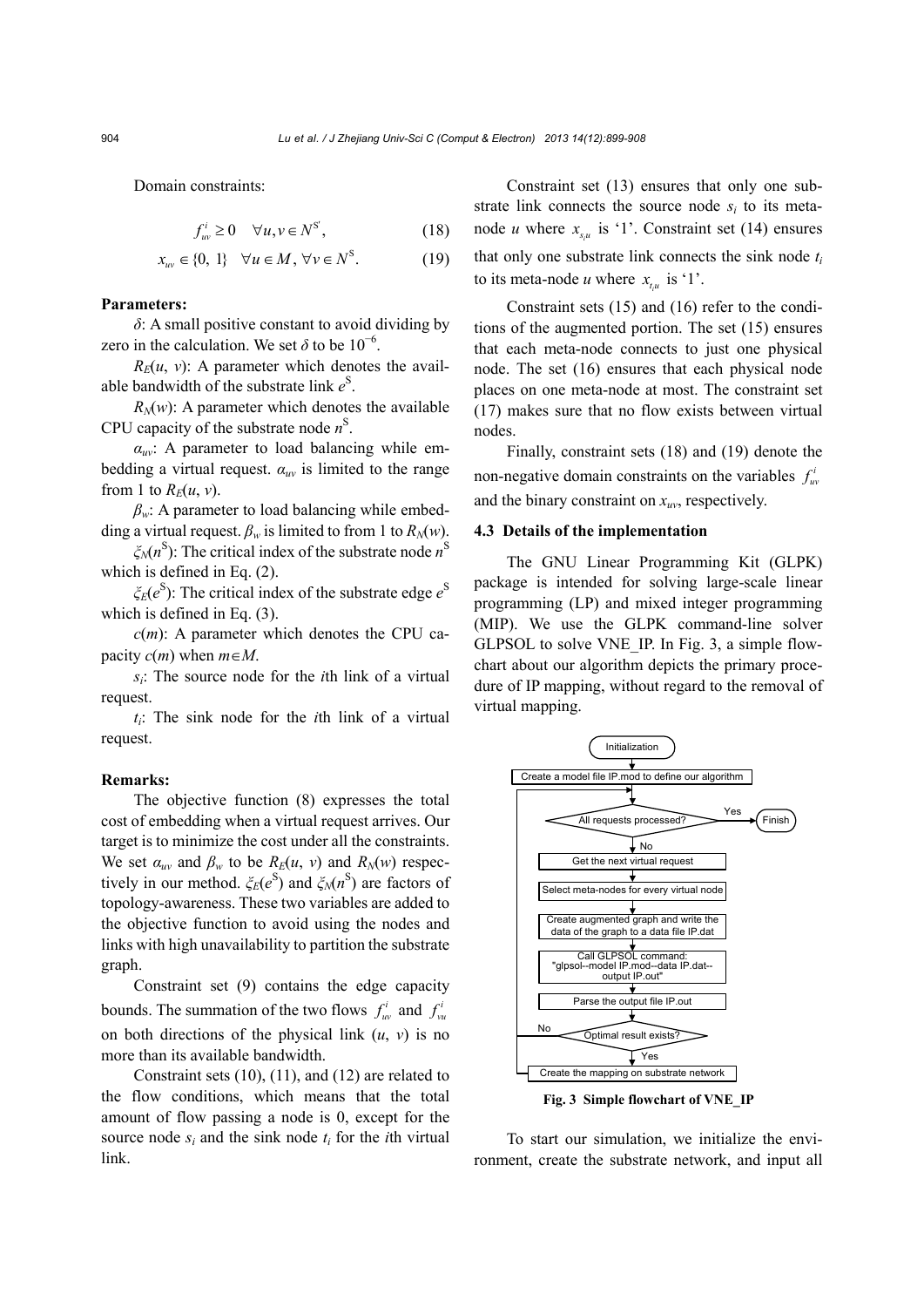virtual requests into a queue which will pop up every request orderly. Then, we use the script language of GLPK to define our algorithm and write it to the file IP.mod. Part of the IP.mod is shown in Fig. 4.

s.t. capcon $\{u \in \text{NM}, v \in \text{NM}\}$ :  $|\text{sum}\{i \text{ in } F\}$  (f[i, u, v]+f[i, v, u]) $\le$ =b[u, v]; /\* capacity constraint \*/

s.t. demsat1 $\{i \text{ in } F\}$ : sum{w in N} f[i, fs[i], w]-sum{w in N} f[i, w, fs[i]]=fd[i]; s.t. demsat2{i in F}: sum{w in N} f[i, fe[i], w]-sum{w in N} f[i, w, fe[i]]=-fd[i]; s.t. demsat3 {i in F, u in M, v in M}: f[i, u, v]=0; /\* demand satisfaction \*/

s.t. flocon $\{i$  in F, u in NM diff $\{fs[i], fe[i]\}\}$ : sum{w in NM} f[i, u, w]–sum{w in NM} f[i, w, u]=0; /\* flow conservation \*/

s.t. metcon1 {m in M}: sum {w in N}  $x[m, w]=1$ ; s.t. metcon2 {w in N}: sum {m in M}  $x[m, w] \le 1$ ; s.t. metcon3  $\{i \in F, u \in N\}$ : f[i, fs[i], u]=fd[i]\*x[fs[i], u]; s.t. metcon4 $\{i \in F, u \in N, v \in M \}$  diff $\{fs[i]\}\}$ : f[i, v, u]=0; s.t. metcon5 {i in F, u in N}: f[i, u, fe[i]]=fd[i]\*x[fe[i], u]; s.t. metcon6{i in F, u in N, v in M diff{fe[i]}}: f[i, u, v]=0;

**Fig. 4 Constraint part in the GLPK file** 

When a virtual request arrives, we create the augmented graph and write the data to the file IP.dat. The mod file IP.mod and the data file IP.data are ready, and we can obtain the output file IP.out by calling the command GLPSOL. We can acquire the final result by parsing the file IP.out. If the result is the optimal, the mapping will be built on the substrate network.

The mod format file IP.mod is the intuitive and accurate definition of our algorithm. In Fig. 4, it is the constraint part of the script. The constraint 'capcon' corresponds to Eq. (9), 'demsat1' corresponds to Eq. (11), while 'demsat2' corresponds to Eq. (12).

## **5 Simulation and analysis**

In this section, we first introduce the simulation environment and parameter setting, and then analyze the performance of the new algorithm by comparing it with the baseline algorithm.

#### **5.1 Simulation setting**

We use a GT-ITM tool (Zegura *et al*., 1996) to generate the substrate network topology and VNRs.

The setting of the experimental environment is shown in Table 1. The substrate network has 100 nodes. Each pair of substrate nodes is randomly connected with a probability of 0.5. The CPU and bandwidth values of the substrate network are real numbers uniformly distributed between 50 and 100. The virtual network requests were generated following the previous work (Yu *et al*., 2008; Chowdhury *et al*., 2009). The arrival of virtual requests follows the Poisson process with the mean of four requests per 100 time units. In each VN request, the number of virtual nodes is randomly generated between 2 and 20. The average VN connectivity is 50%. The CPU values of the virtual nodes are real numbers uniformly distributed between 0 and 20, while the bandwidth values of the virtual links are uniformly distributed between 0 and 50.

**Table 1 Setting of the experimental environment**

| Item                                | Value          |
|-------------------------------------|----------------|
| Substrate network                   |                |
| Number of substrate nodes           | 100            |
| Probability of connectivity         | 0.5            |
| CPU and bandwidth                   | $50 - 100$     |
| Mean value of the Poisson process   | 4 requests per |
| for the arrival of virtual requests | 100 time units |
| VN request                          |                |
| Number of virtual nodes             | $2 - 20$       |
| Average VN connectivity             | 0.5            |
| <b>CPU</b>                          | $0 - 20$       |
| Bandwidth                           | 0–50           |

#### **5.2 Comparison method**

Our contribution is compared with four algorithms with different node mapping and link mapping strategies from previous research (Yu *et al*., 2008; Chowdhury *et al*., 2009) modified. Table 2 lists these algorithms.

Algorithm D-ViNE uses the deterministic node mapping mentioned in Chowdhury *et al*. (2009) and the splittable link mapping with multi-commodity flow (MCF); Algorithm D-ViNE-SP uses deterministic node mapping and link mapping based on the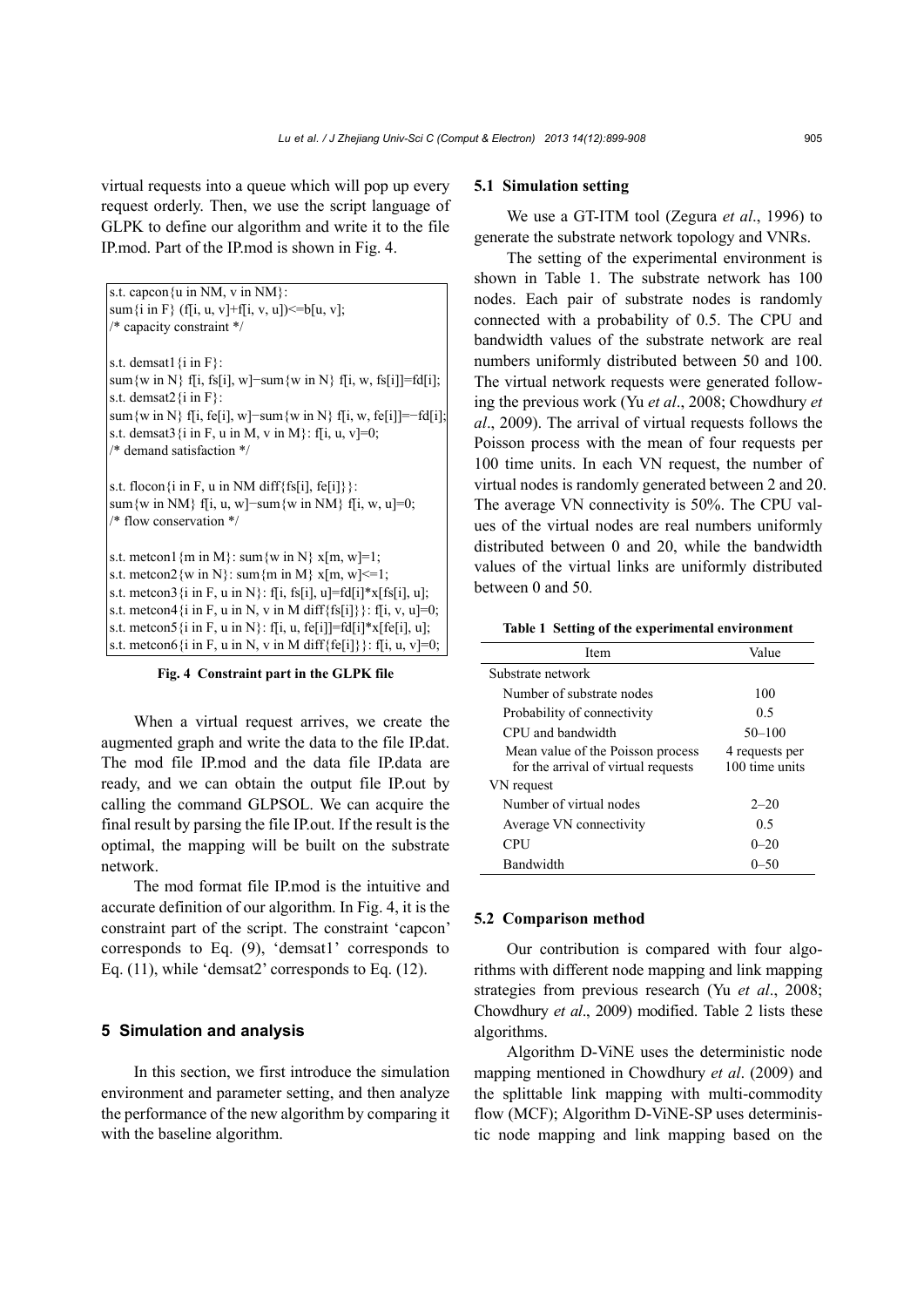shortest path method; Algorithm R-ViNE uses randomized node mapping and splittable link mapping with MCF; Algorithm G-SP uses the greedy node mapping mentioned in Yu *et al*. (2008) and link mapping based on the shortest path method.

**Table 2 Algorithm comparison** 

| Notation      | Algorithm description                                                       |
|---------------|-----------------------------------------------------------------------------|
| D-ViNE        | Deterministic node mapping with split-<br>table link mapping using MCF      |
| D-ViNE-SP     | Deterministic node mapping with shortest<br>path based link mapping         |
| <b>R-VINE</b> | Randomized node mapping with splittable<br>link mapping using MCF           |
| G-SP          | Greedy node mapping with shortest path<br>based link mapping                |
| ΙP            | Algorithm based on integer programming,<br>node & link mapping in one stage |

#### **5.3 Results and analysis**

Six performance metrics are used for evaluation purposes in this experiment. The acceptance ratio, the average revenue  $(R)$ , the average cost  $(C)$ , the average node utilization, the average link utilization, and the *R*/*C* ratio are measured for VN requests over time. We plot the performance metrics actually performed in these algorithms (Table 1) in the long run. We summarize our key observations below:

1. IP mapping leads to a higher acceptance ratio. It is noticed that the proposed algorithm leads to a higher acceptance ratio than the existing algorithms through IP mapping (Fig. 5).



**Fig. 5 Acceptance ratio of the VN request** 

2. IP mapping leads to lower cost and larger revenue. Figs. 6 and 7 show that the proposed algorithm leads to lower cost and larger revenue. Higher revenue and lower cost along with better acceptance ratios imply that our proposed algorithm is actually effective and efficient.



**Fig. 6 Average revenue of the VN request over time** 



**Fig. 7 Average cost of the VN request over time** 

3. IP mapping increases node utilization. Fig. 8 depicts the average utilization of substrate nodes for different VN embedding algorithms. Higher acceptance ratios of the proposed algorithm mean that more virtual requests are successfully mapped on the substrate network at the same time. Thus, more substrate node resources are used because any given virtual request uses the fixed substrate node resources. The substrate node resources used are increased, and the node utilization is correspondingly increased.

4. IP mapping leads to lower link utilization. Fig. 9 depicts the average utilization of substrate links for different VN embedding algorithms. IP mapping is efficient with the minimum cost to satisfy the largest demand. The proposed algorithm achieves a highly optimized path with the fewest hop counts. The fewest hop counts can minimize the objective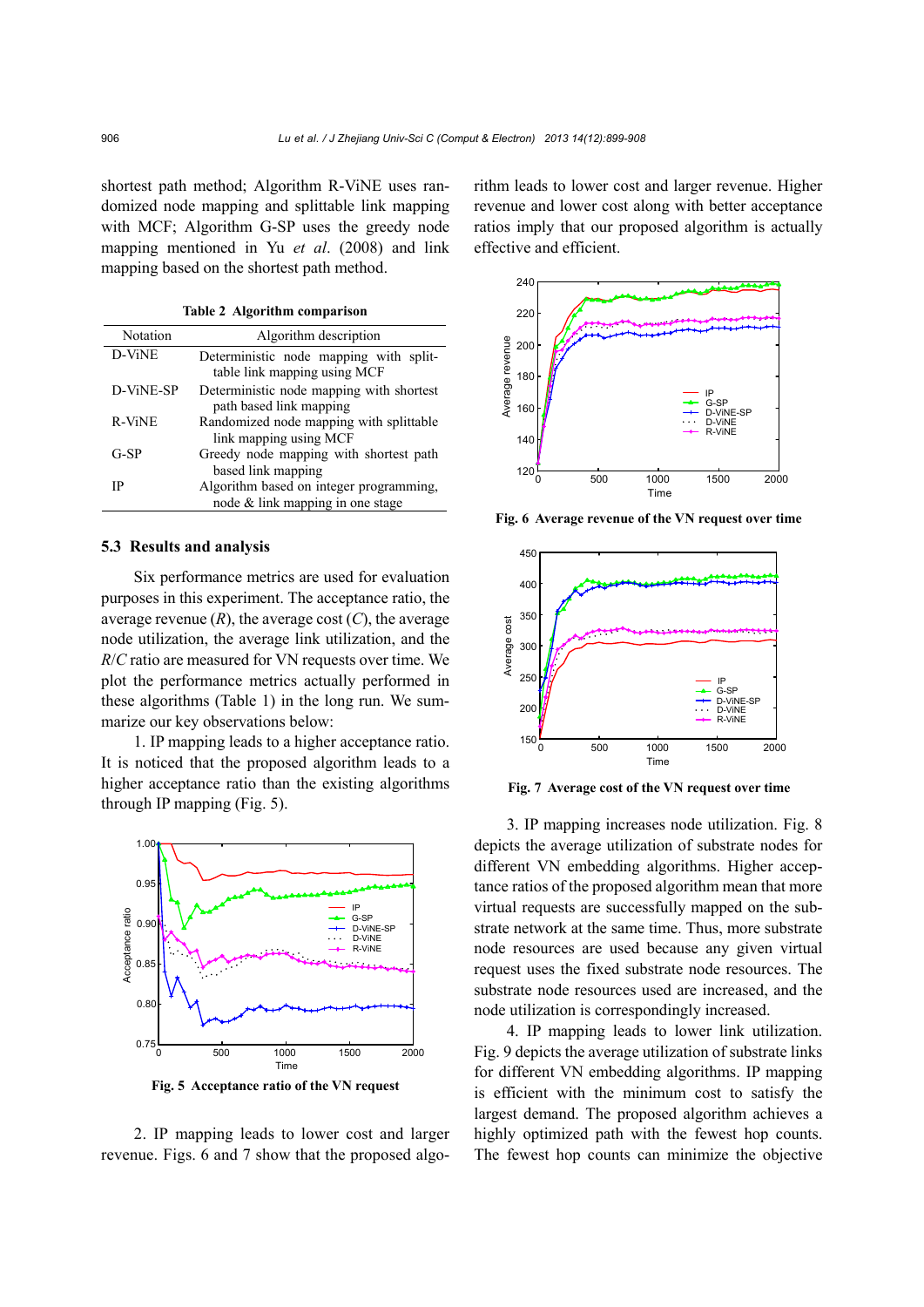function, reduce the cost of the embedding, and decrease the link utilization.



**Fig. 8 Average node utilization of the VN request over time**



**Fig. 9 Average link utilization of the VN request over time**

5. IP mapping increases the *R*/*C* ratio. Fig. 10 depicts the *R*/*C* ratio for different VN embedding algorithms. The proposed algorithm leads to a much higher *R*/*C* ratio.



**Fig. 10** *R***/***C* **ratio of the VN request over time** 

## **6 Conclusions**

The main concern of the virtual network embedding problem is how to develop an algorithm both effective and easy to implement. In this study, we propose an algorithm based on integer programming. We argue that this algorithm greatly increases the solution space and the quality of the linear programming algorithms. It is the first attempt to solve the embedding problem by using an integer program. We then add the factor of a topology-awareness objective function to obtain a higher acceptance ratio. Simulation showed that the new algorithm based on integer programming greatly enhances the performance of the embedding with a higher revenue/cost ratio and acceptance ratio. This method solves the embedding problem in just one stage.

However, a number of unresolved issues should be discussed for further research. First of all is the analysis of processing strategies for the proposed algorithm when the substrate network approaches its saturated state. Secondly, the influence of the physical network scale was barely mentioned. We believe it is an important issue. Thirdly, GLPK used in our algorithm requires a lot of files to be read and written, and is not efficient. A program developed specifically for this problem can be faster. Finally, the faults of physical network resources such as node or link failures are not considered in our algorithm. We believe that our model can be developed for this condition.

#### **References**

- Anderson, T., Peterson, L., Shenker, S., Turner, J., 2005. Overcoming the Internet impasse through virtualization. *Computer*, **38**(4):34-41. [doi:10.1109/MC.2005.136]
- Butt, N.F., Chowdhury, M., Boutaba, R., 2010. Topologyawareness and reoptimization mechanism for virtual network embedding. *Networking*, **6091**:27-39.
- Chowdhury, N.M.M.K., Boutaba, R., 2010. A survey of network virtualization. *Comput. Netw.*, **54**(5):862-876. [doi:10.1016/j.comnet.2009.10.017]
- Chowdhury, N.M.M.K., Rahman, M.R., Boutaba, R., 2009. Virtual Network Embedding with Coordinated Node and Link Mapping. IEEE INFOCOM, p.783-791. [doi:10. 1109/INFCOM.2009.5061987]
- Feamster, N., Gao, L.X., Rexford, J., 2007. How to lease the Internet in your spare time. *ACM SIGCOMM Comput. Commun. Rev.*, **37**(1):61-64. [doi:10.1145/1198255. 1198265]